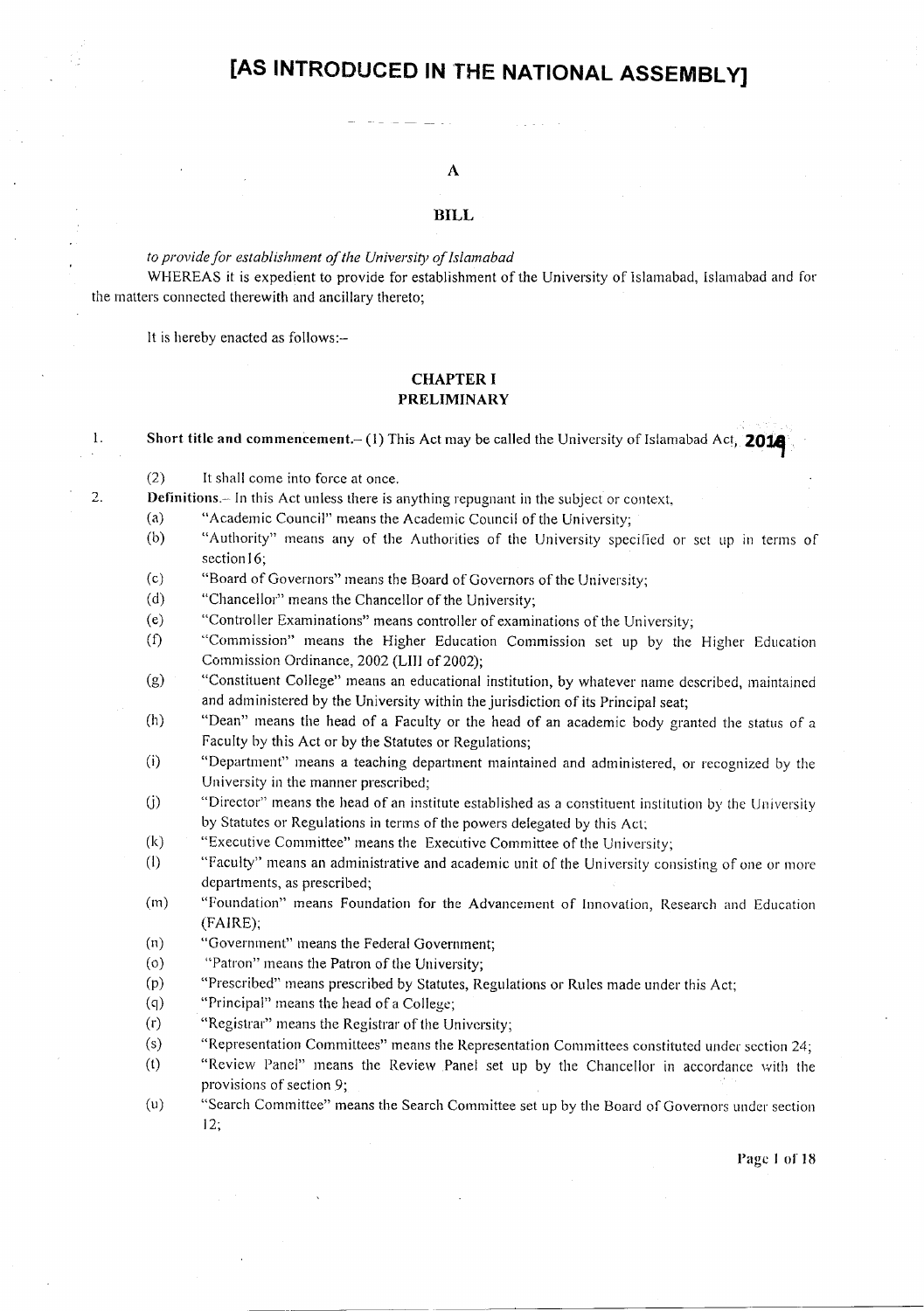- $(v)$ "Statutes", "Regulations" and "Rules" mean respectively the Statutes, the Regulations and the Rules made under this Act and for the time being in force;
- $(w)$ "Treasurer" means treasurer of the University;
- $(x)$ "Teachers" include P ofessors, Associate Professors, Assistant Professors and Lecturers engaged whole–time by the University or by a constituent college and such other persons as may be declared to be teachers by Regulations;
- "University" means the University of Islamabad, Islamabad;  $(y)$
- $(z)$ "University Teacher" means a whole-time teacher appointed and paid by the University, or recognized by the University as such; and
- "Vice-Chancellor" means the Vice-Chancellor of the University.  $(aa)$

## **CHAPTER II**

#### THE UNIVERSITY

 $3.$ Establishment and Incorporation of the University.- (1) There shall be established a University to be called "The University of Islamabad" in accordance with the provisions of this Act with the principal seat at Islamabad.

The University shall consist of the following, namely:- $(2)$ 

- $(a)$ the Patron, the Chancellor, the members of the Board of Governors and the Vice Chancellor;
- $(b)$ the members of the authorities of the University established under section 16; and
- $(c)$ all University teachers, employees and persons recognized as students of the University in accordance with terms prescribed from time to time; and all full-time officers and members of the staff of the University.

The University shall be a body corporate by the name of the University of Islamabad and shall  $(3)$ have perpetual succession and a common seal, and may sue and be sued by the said name.

The principal seat of the University shall be at Islamabad and it may set up its campuses, colleges,  $(4)$ institutes, offices, research or study certers and other facilities at such places in Pakistan as well as abroad as the Board of Governors may determine. However additional campuses shall be set up in other parts of country/abroad only after their evaluation by the Higher Education Commission to determine whether they meet the eligibility criteria fixed by the Commission.

The University shall be competent to acquire and hold property, both movable and immovable,  $(5)$ and to lease, sell or otherwise transfer any movable and immovable property which may have become vested in or been acquired by it in a manner as prescribed.

Notwithstanding anything contained in any other law for the time being in force, the University  $(6)$ shall have academic, financial and administrative autonomy, including the power to employ officers, teachers and other employees on such terms and conditions as may be prescribed, subject to the provisions of this Act. In particular, and without prejudice to the authority granted to the Commission by the law, the Government or an authority or auditor appointed by the Government shall have no power to question the policy underlying the allocation of resources approved by the Board of Governors in the annual budget of the University.  $\mathbf{4}$ 

## Powers and Purposes of the University.- The University shall have the following powers, namely:i.

to provide for education and scholarship in such branches of knowledge as it may deem fit, and to make provision for research, service to society and for the application, advancement and dissemination of knowledge in such manner as it may determine in accordance with the guidelines of the Professional Accreditation Councils;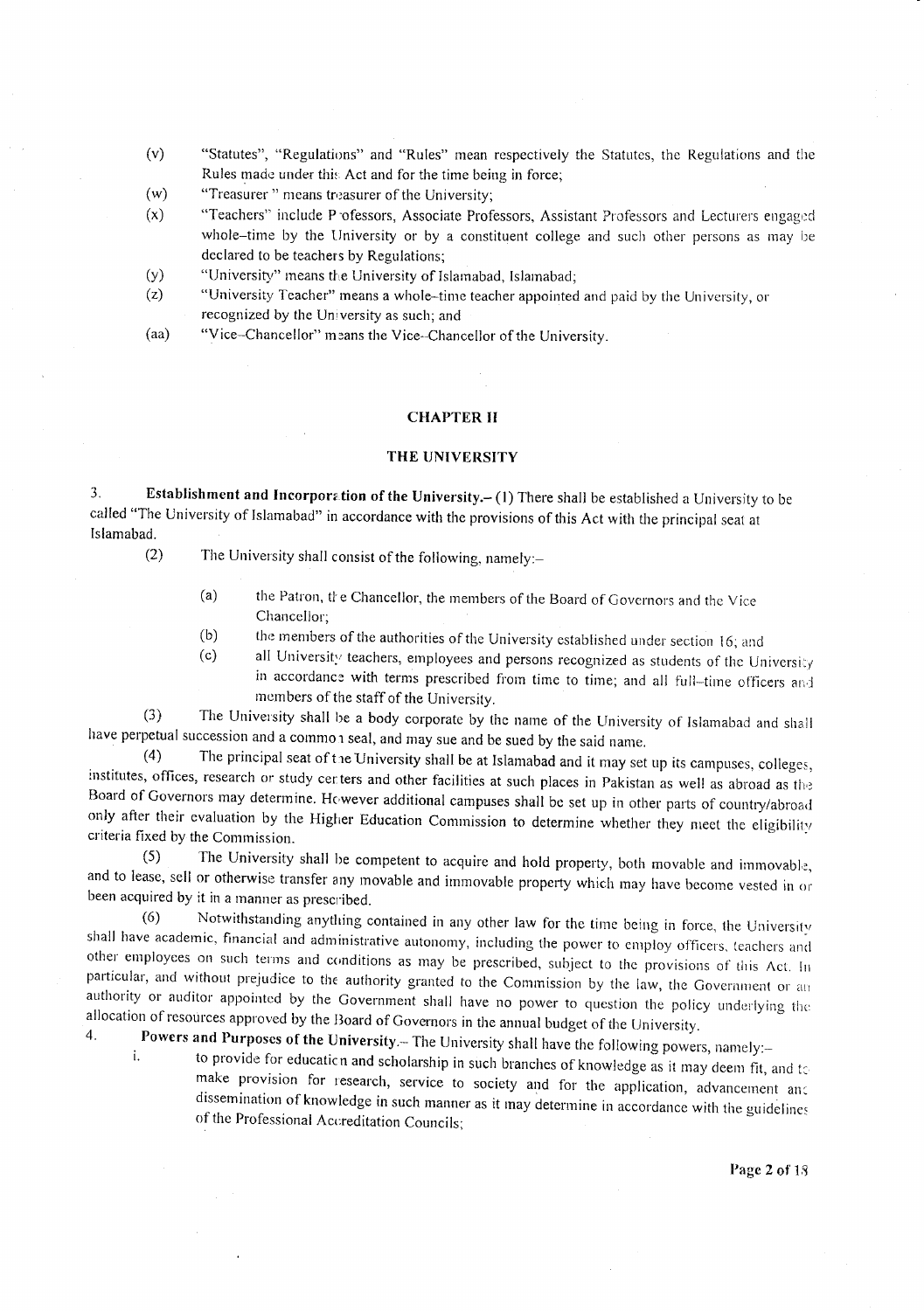- ii. to prescribe courses of studies to be conducted by it and its constituent colleges;
- iii. to hold examinations and to award and confer degrees, diplomas, certificates and other academic distinctions to and on persons who have been admitted to and have passed its examinations under prescribed conditions;
- iv. to prescribe the terms and conditions of employment of the officers, teachers and other employees of the University and to lay down terms and conditions that may be different from those applicable to government servants in general;
- to engage, where necessary, persons on contracts of specified duration and to specify the terms of  $\mathbf{v}$ . each engagement;
- vl. to confer honorary degrees or other distinctions on approved persons in the manner prescribed;
- vii. to provide for such instruction for persons not being students of the University as it may prescribe, and to grant certificates and diplomas to such persons;
- to institute programmes for the exchange of students and teachers between the University and other universities, educational institutions and research organizations, inside as well as outside Pakistan in keeping with the guidelines of the professional accreditation councils; viii.
- to provide career counseling and job search services to students and alumni; ix.
- to maintain linkages with alumni; x
- to develop and implement fund-raising plans; xi
- to provide and support the academic development of the faculty of the University; xii
- to confer degrees on persons who have carried on independent research under prescribed conditions; xiii
- to accept the examinations passed and the period of study spent by students of the University at other universities and places of learning equivalent to such examinations and periods of study in the University, as it may prescribe, and to withdraw such acceptance; xiv.
- to co-operate with other Universities, public authorities or private organizations, inside as well as outside Pakistan, in such manner and for such purposes as it may prescribe; xv.
- to institute Professorships, Associate Professorships, Assistant Professorships and Lectureships and any other posts and to appoint persons thereto; xvi.
- to create posts for research, extension, administration and other related purposes and to appoint persons thereto; xvii.
- to recognize selected members of the teaching staff of constituent colleges or educational institutions admitted to the privileges of the University or such other persons as it may deem fit, as University teachers, xviii.
- to institute and award financial assistance to students in need, fellowships, scholarships, bursaries, medals and prizes under prescribed conditions; xix.
- to institute academic as well as professional degree programmes allowing intake of international students including children/wards of overseas Pakistanis as much as possible; xx.
- to establish teaching departments, schools, colleges, faculties, institutes, museums and other centres of learning for the development of teaching and research in University campuses and to make such arrangements for their maintenance, management and administration as it may prescribe; xxi.
- to provide for the residence of the students of the University and the colleges, to institute and maintain halls of residence and to approve or license hostels and lodging; xxii.
- to maintain order, discipline and security on the campuses of the University and the colleges; xxiii.
- to promote the extracurricular and recreational activities of such students, and to make arrangements for promoting their health and general welfare; xxiv
- to demand and receive such fees and other charges as it may determine; xxv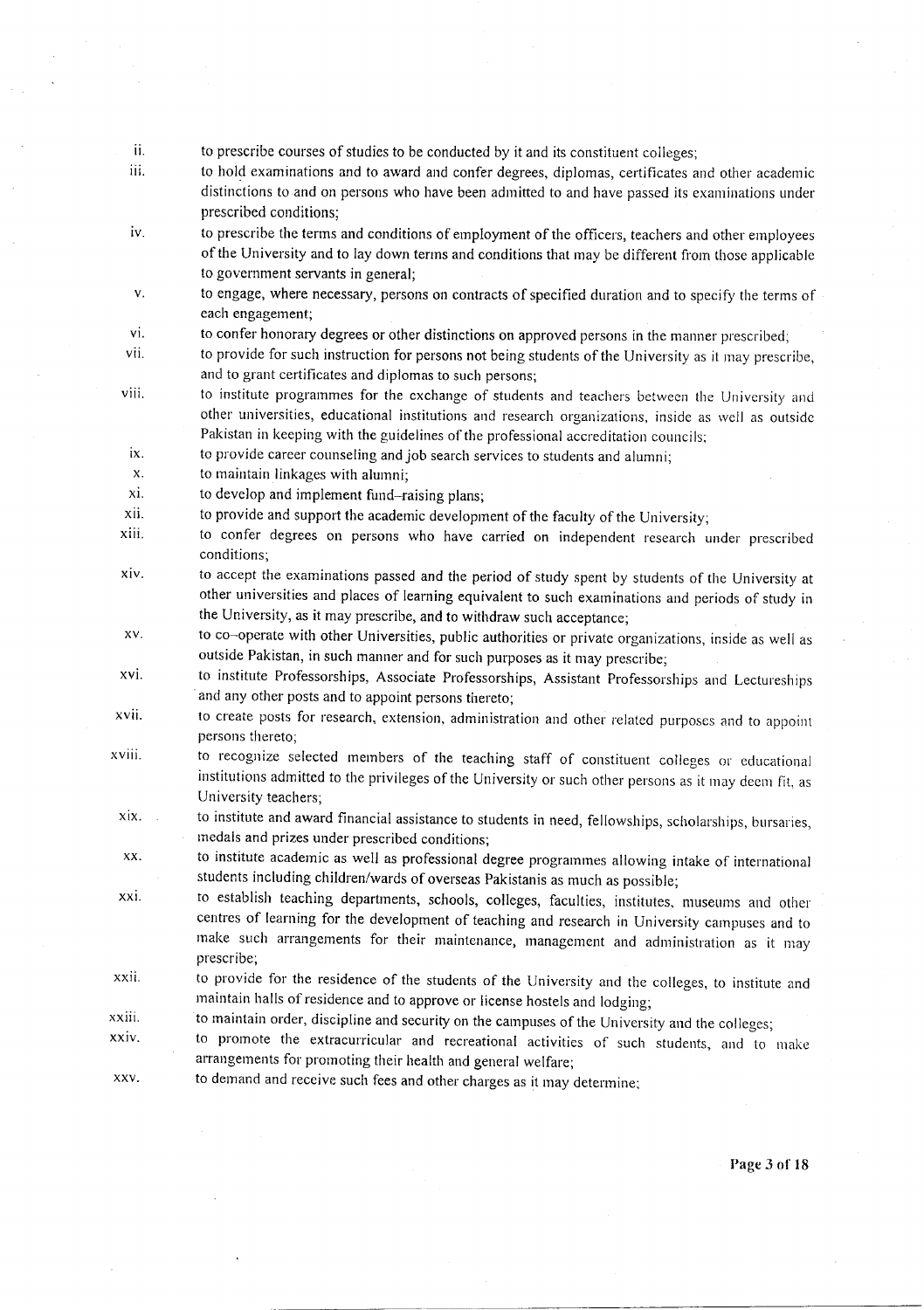xxvi. to make provision for research, advisory or consultancy services and with these objects to enter into arrangements with other institutions, public or private bodies, commercial and industrial enterprises under prescribed conditions;

xxvii. to enter into, carry out, vary or cancel contracts;

xxviii. to receive and manage property transferred and grants, contributions made to the University and to invest any fund representing such property, grants, bequests, trusts, gifts, donations, endowmen:s or contributions in such manner as it may deem fit;

xxix. to provide for the printing and publication of research and other works; and

XXX. to do all such other acts and things, whether incidental to the powers aforesaid or not, as may be requisite or expedient in order to further the objectives of the University as a place of education, learning, and research.

5. University open to all classes, creeds, etc.- (1) The University shall be open to all persons of either gender and of whatever religion, race, creed, class, colour or domicile and no person shall be denied the privileges of the University on the grounds of religion, race, caste, creed, class, colour or domicile.

An increase in any fee or charge that is in excess of ten percent per annum on an annualized basis  $(2)$ from the last such increase may not be made except in special circumstances, and only with the approval of the Chancellor.

The University shall institute financial aid programmes for students in need, to the extent  $(3)$ considered feasible by the Board of Governors given the resources available, so as to enable admission and access to the University and the various opportunities provided by it to be based on merit rather than ability to pay:

Provided that the University may institute self-finance schemes not covering more than ten percent of the total number of candidates in any on-campus taught course or research-based programme of study.

Teaching at the University.- (1) All recognized teaching in various courses shall be conducted by the 6. University or the colleges in the prescribed manner and may include lectures, tutorials, discussions, seminars, demonstrations, distance learning and other methods of instruction as well as practical work in the laboratories, hospitals, workshops and other governmental or private organizations.

The authority responsible for organizing recognized teaching shall be such as may be prescribed.  $(2)$ 

#### **CHAPTER III**

# PRINCIPAL OFFICERS OF THE UNIVERSITY

 $\overline{7}$ . Principal Officers.-- The following shall be the principal officers of the University, namely:-

- $\overline{a}$ . the Patron:
- $\mathbf b$ . the Chancellor;
- the Vice-chancellor;  $\mathbf{c}$ .
- $\mathsf{d}$ the Registrar;
- e. the Deans;
- f. the Principals of the constituent colleges;
- the Chairpersons of the teaching departments; g.
- h. the Treasurer:
- $\mathbf{i}$ . the Controller of Examinations; and
- such other persons as may be prescribed by the Statutes or Regulations to be the principal officers Ť. of the University.
- Patron. (1) The Minister for Education shall be the Patron of the University. 8.
	- The Patron, or in his absence, the Chancellor shall preside at the convocation of the University.  $(2)$

 $(3)$ Every proposal to confer an honorary degree shall be subject to confirmation by the Patron. However the honorary degree shall be offered only in the faculties available with the University.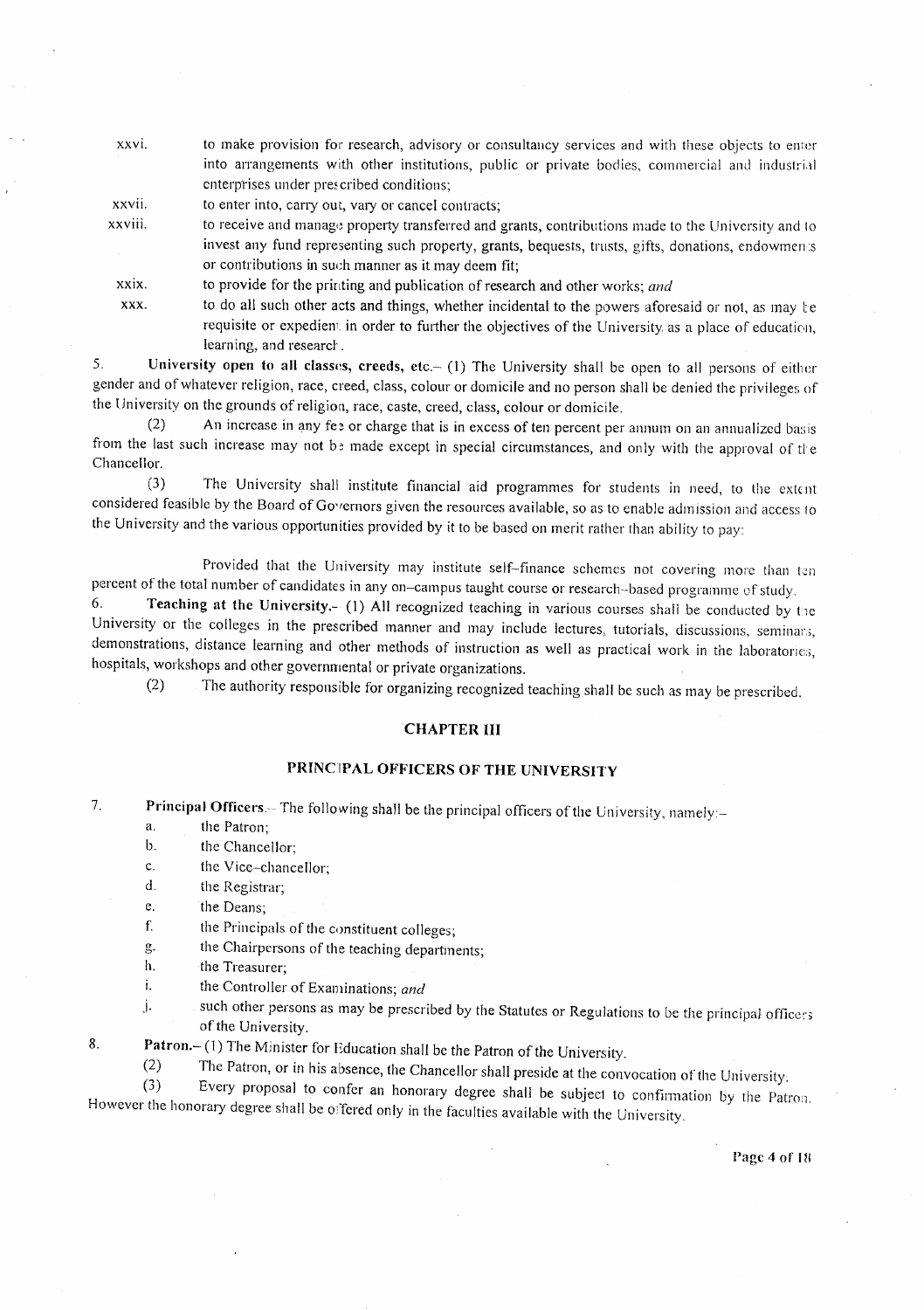(4) The Patron shall have the powers to cause a visitation to be made on the request of the Higher Education Commission (HEC) in respect of any matter concerned with the affairs of the University and shall, from time to time, direct any person or persons to inquire into or carry out inspection of the University.

9. Chancellor.- (1) The Chancellor of the University shall be nominated by the Board of Directors of Foundation for the Advancement of Innovation, Research and Education (FAIRE) for a renewable period of five years through a resolution passed with two third majority. However, the term of the office of the Chancellor may be reduced through a joint resolution of Directors of the Foundation depending on such reasons as availability, health conditions, resignation etc.

(2) The Chancellor shall, when present, preside at the meetings of the Board of Governors of the University.

(3) The members of the Board of Governors as well as the Vice-Chancellor shall be appointed by the Chancellor from amongst the persons recommended by the Representation Committee set up for this purpose or the Search Committee established in accordance with the Act and the Statutes, as the case may be, along with those elected.

(4) If the Chancellor is satisfied that serious irregularity or mismanagement with respect to the affairs of the University has occurred, he may,  $-$  (a) as regards pro

as regards proceedings of the Board of Governors, direct that specified proceedings be reconsidered and appropriate action taken within one month of the direction having been issued:

Provided that if the Chancellor is satisfied that either no reconsideration has been carried out or that the reconsideration has failed to address the concern expressed he may, after calling upon the Board of Governors to show cause in writing, appoint a five member Review Panel to examine and report to the Chancellor on the functioning of the Board of Governors; The report of the Review Panel shall be submitted within such time as may be prescribed by the Chancellor. The Review Panel shall be drawn from persons of eminence in academics and in the fields of law, accountancy and administration; and

(b) as regards proceedings of any Authority or with respect to matters within the competence of any Authority other than the Board of Governors, direct the Board of Governors to exercise powers under section 20.

10. Removal from the Board of Governors. $- (1)$  The Chancellor may, upon the recommendation of the Review Panel, remove any person from the membership of the Board of Governors on the ground that such person has,--

- (a) become of unsound mind; or
- (b) become incapacitated to function as member of the Board of Governors; or
- (c) been couvicted by a court of law for an offence involving moral turpitude; or
- (d) absented himself from two consecutive rneetings without just cause; or
- (e) been guilty of misconduct, including use of position for personal advantage of any kind, or gross inefficiency in the performance of functions.

(2) The Chancellor shall remove any person from the membership of the Board of Governors on a resolution calling for the removal of such person supported by at least three-fourths of the membership of the Board of Governors:

Provided that before passing such resolution the Board of Governors shall provide the member concerned a fair hearing.

Provided further that the provisions of this section shall not be applicable to the Vice-Chancellor in his capacity as a member of the Board of Governors.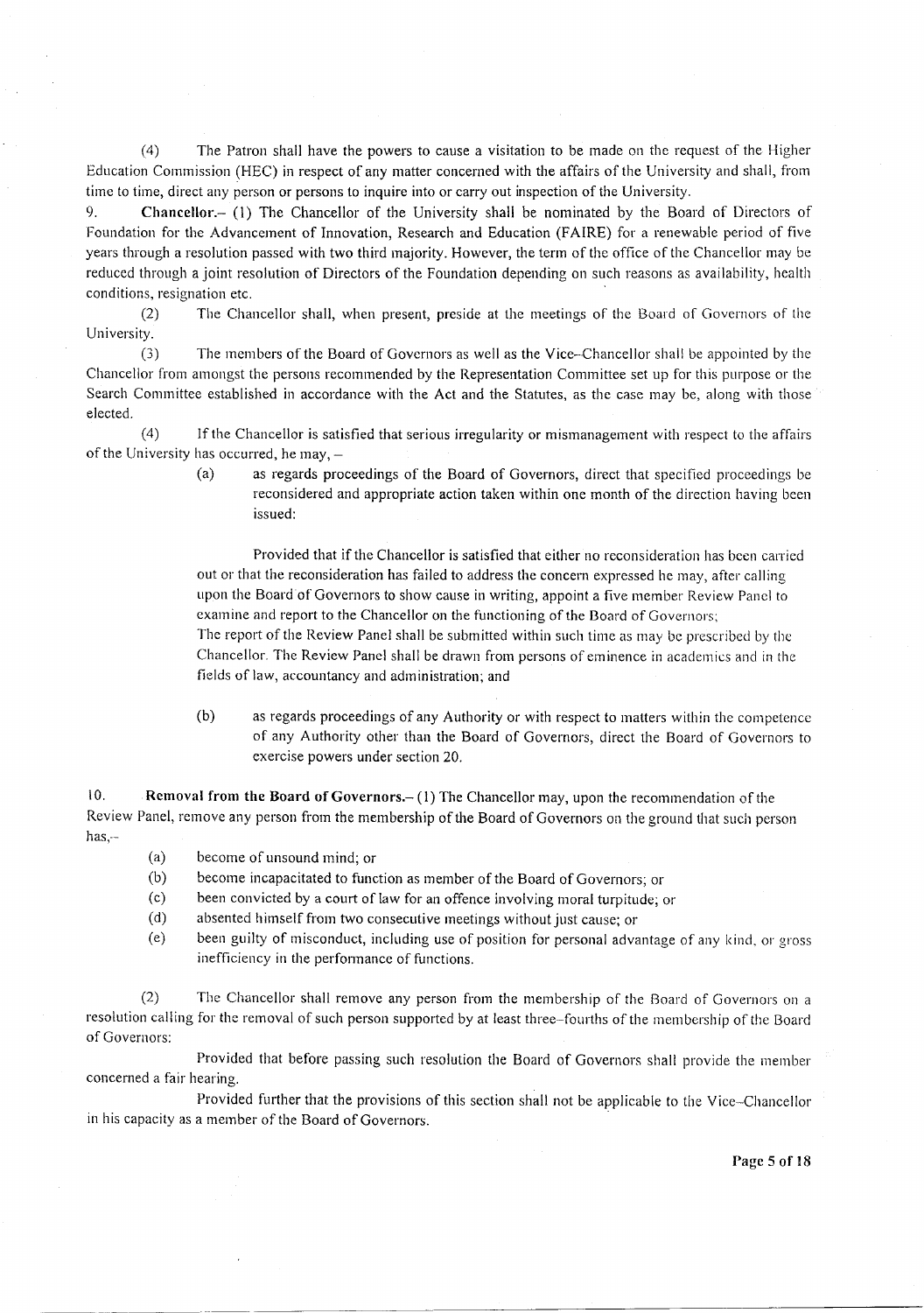$11.$ Vice-Chancellor.- (1) There shall be a Vice-Chancellor of the University who shall be an eminent academic or a distinguished administrator and shall be appointed on such terms and conditions as may be prescribed.

 $(2)$ The Vice–Chancellor shall be the chief executive officer and principal accounting officer of the University responsible for all administrative and academic functions of the University and for ensuring that the provisions of the Act, Statutes, Regulations and Rules are faithfully observed in order to promote the general efficiency and good order of the University. The Vice-Chancellor shall have all powers prescribed for this purpose, including administrative control over the officers, teachers and other employees of the University.

 $(3)$ The Vice-Chancellor shall, if present, be entitled to attend any meeting of any Authority or body of the University.

 $(4)$ The Vice-Chancellor may, in an emergency that in his opinion requires immediate action ordinarily not in the competence of the Vice-Chancellor, take such action and forward, within seventy-two hours, a report of the action taken to the Chancellor. The Chancellor may direct such further action as is considered appropriate.

 $(5)$ The Vice-Chancellor shall also have the following powers to,-

- $(a)$ direct teachers, officers and other employees of the University to take up such assignments in connection with examination, administration and such other activities in the University as he may consider necessary for the purposes of the University;
- $(b)$ sanction by re-appropriation an amount not exceeding an amount prescribed by the Board of Governors for an unforeseen item not provided for in the budget and report it to the Board of Governors at the next meeting;
- $(c)$ make appointments of such categories of employees of the University and in such manner as may be prescribed by the Statutes;
- $(d)$ suspend, punish and remove, in accordance with prescribed procedure, from service officers, teachers and other employees of the University except those appointed by or with the approval of the Board of Governors;
- delegate, subject to such conditions as may be prescribed, any of his powers under this  $(e)$ Act to an officer or officers of the University; and
- exercise and perform such other powers and functions as may be prescribed.  $(f)$

 $(6)$ The Vice-Chancellor shall preside at the convocation of the University in the absence of the Chancellor.

The Vice-Chancellor shall present an annual report before the Board of Governors within three  $(7)$ months of the close of the academic year. The annual report shall present such information as regards the academic year under review as may be prescribed including disclosure of all relevant facts pertaining to,-

- $(a)$ academics;
- $(b)$ research;
- $(c)$ administration; and
- $(d)$ finances

The Vice-Chancellor's annual report shall be made available, prior to its presentation  $(8)$ before the Board of Governors, to all officers and University teachers and shall be published in such numbers as are required to ensure its wide circulation.

Appointment and Removal of the Vice-Chancellor. $-(1)$  The Vice-Chancellor shall be appointed by the  $12.$ Chancellor on the basis of recommendations made by the Board of Governors.

A Search Committee for the recommendation of persons suitable for appointment as Vice-Chancellor shall be constituted by the E-oard of Governors on the date and in the manner prescribed by the Statutes and shall consist of one eminent member of society nominated by the Chancellor, who shall be appointed the Convener, two members of the Board of Governors and one academic of eminence not employed by the University.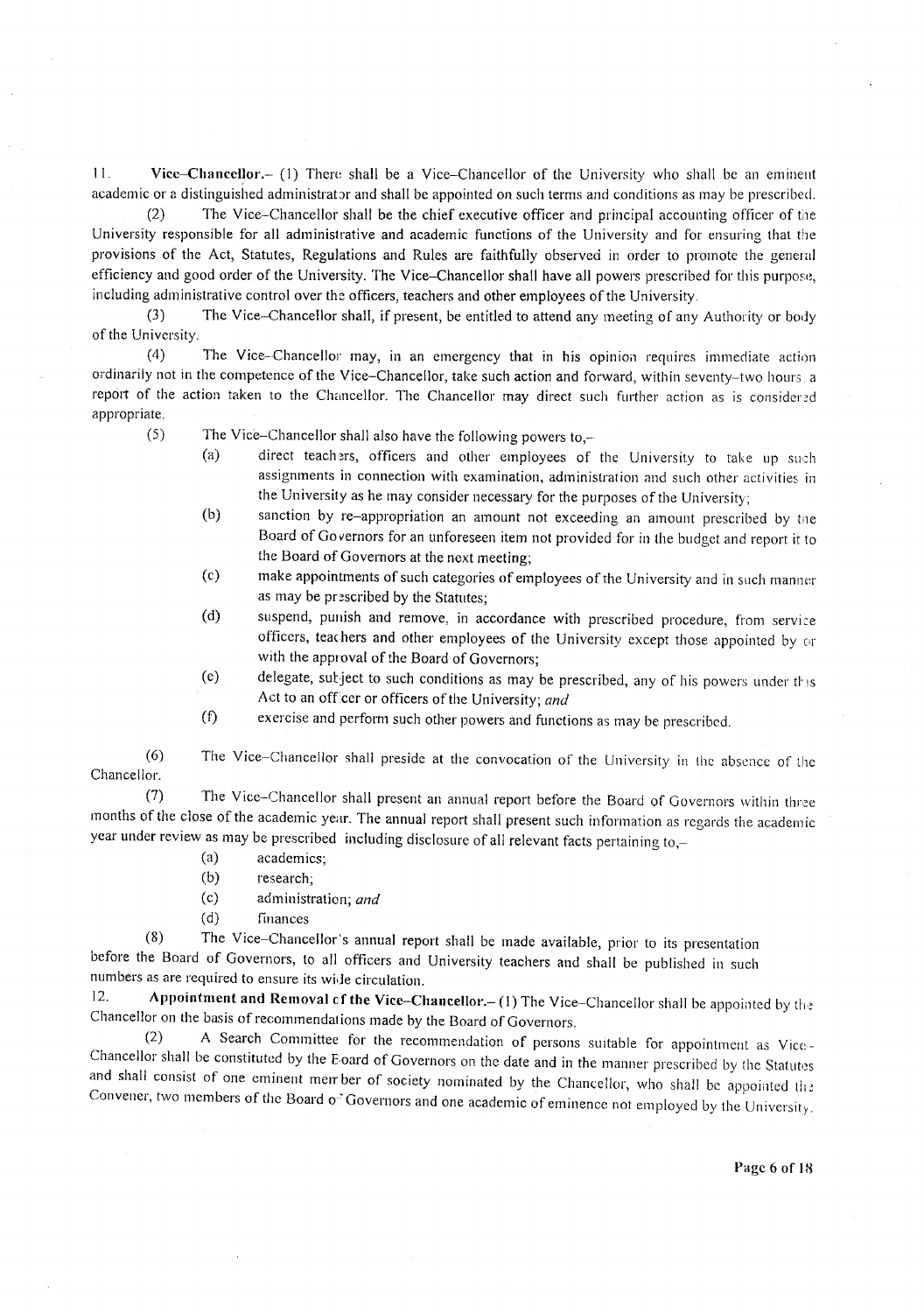The Search Committee shall remain in existence till such time that the appointment of the next Vice-Chancellor has been made by the Chancellor.

The persons proposed by the Search Committee for appointment as Vice-Chancellor shall be  $(3)$ considered by the Board of Governors and of these a panel of three, in order of priority, shall be recommended by the Board of Governors to the Chancellor:

Provided that the Chancellor may decline to appoint any of the three persons recommended and seek recommendation of a fresh panel. In the event of a fresh recommendation being sought by the Chancellor the Search Committee shall make a proposal to the Board of Governors in the prescribed manner.

 $(4)$ The Vice-Chancellor shall be appointed for a renewable tenure of five years on terms and conditions prescribed by Statutes. The tenure of an incumbent Vice-Chancellor shall be renewed by the Chancellor on receint  $\circ$  f a resolution of the Board of Governors in support of such renewal:

Provided that the Chancellor may call upon the Board of Governors to reconsider such resolution once. The Board of Governors may, pursuant to a resolution in this behalf passed by three-fourths of its  $(5)$ membership, recommend to the Chancellor the removal of the Vice-Chancellor on the ground of inefficiency, moral turpitude or physical or mental incapacity or gross misconduct, including misuse of position for personal advantage of any kind:

Provided that the Chancellor may make a reference to the Board of Governors stating the instances of inefficiency, moral turpitude or physical or mental incapacity or gross misconduct on the part of the Vice-Chancellor that have come to his notice. After consideration of the reference the Board of Governors may, pursuant to a resolution in this behalf passed by two-thirds of its membership, recommend to the Chancellor the removal of the Vice-Chancellor:

Provided further that prior to a resolution for the removal of the Vice-Chancellor being voted upon the Vice-Chancellor shall be given an opportunity of being heard.

A resolution recommending the removal of the Vice-Chancellor shall be submitted to the  $(6)$ Chancellor forthwith. The Chancellor may accept the recommendation and order removal of the Vice-Chancellor or return the recommendation to the Board of Governors.

At any time when the office of the Vice-Chancellor is vacant, or the Vice-Chancellor is absent or  $(7)$ is unable to perform the functions of his office due to illness or some other cause, the Chancellor shall make such arrangements for the performance of the duties of the Vice-Chancellor as it may deem fit.

Registrar.-(1) There shall be a Registrar of the University to be appointed by the Chancellor on the 13. recommendation of the Vice-Chancellor, on such terms and conditions as may be prescribed.

The experience as well as the professional and academic qualifications necessary for appointment  $(2)$ to the post of the Registrar shall be as may be prescribed.  $(3)$ 

The Registrar shall be a full-time officer of the University and shall,-

- be the administrative head of the secretariat of the University and be responsible for the  $(a)$ provision of secretariat support to the Authorities of the University;
- $(b)$ be the custodian of the common seal and the academic records of the University;
- $(c)$ maintain a register of registered graduates in the prescribed manner;

 $(d)$ supervise the process of election, appointment or nomination of members to the various authorities and other bodies in the prescribed manner; and

perform such other duties as may be prescribed.  $(e)$ 

 $(4)$ The term of office of the Registrar shall be a renewable period of three years:

Provided that the Board of Governors may, on the advice of the Vice Chancellor, terminate the appointment of the Registrar on grounds of inefficiency or misconduct in accordance with prescribed procedure.

Treasurer.- (1) There shall be a Treasurer of the University to be appointed by the Board of Governors on  $14.$ the recommendation of the Vice Chancellor, on such terms and conditions as may be prescribed.

 $(2)$ The experience and the professional and academic qualifications necessary for appointment to the post of the Treasurer shall be as may be prescribed.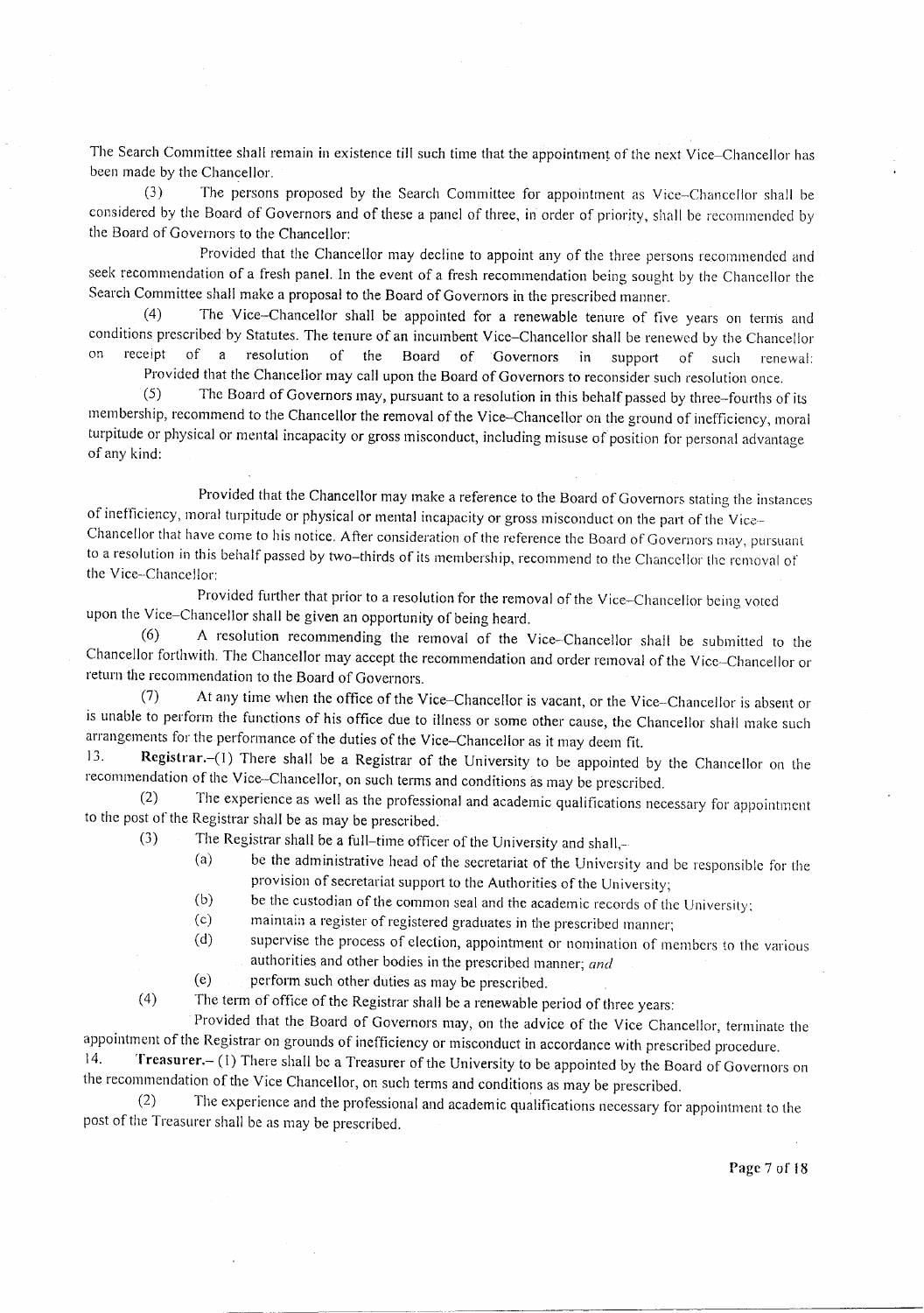- $(3)$ The Treasurer shall be the chief financial officer of the University and shall,
	- manage the assets, liabilities, receipts, expenditures, funds and investments of the  $(a)$ University;
	- $(b)$ prepare the annual and revised budget estimates of the University and present them to the Executive Committee or a committee thereof for approval and incorporation in the budget to be presented to the Board of Governors;
	- $(c)$ ensure that the funds of the University are expended on the purposes for which they are provided;
	- $(d)$ have the accounts of the University audited annually so as to be available for submission to the Board of Governors within six months of the close of the financial year, and
	- $(e)$ perform such other duties as may be prescribed.
- $(4)$ The term of office of the Treasurer shall be a renewable period of three years:

Provided that the Board of Governors may, on the advice of the Vice Chancellor, terminate the appointment of the Treasurer on grounds of inefficiency or misconduct in accordance with prescribed procedure.

15. Controller of Examinations.- (1) There shall be a Controller of Examinations, to be appointed by the Board of Governors on the recommendation of the Vice-Chancellor, on such terms and conditions as may be prescribed.

 $(2)$ The minimum qualifications necessary for appointment to the post of the Controller of Examinations shall be as may be prescribed.

 $(3)$ The Controller of Examinations shall be a full-time officer of the University and shall be responsible for all matters connected with the conduct of examinations and perform such other duties as may be prescribed.

The Controller of Examinations shall be appointed for a renewable term of three years:

Provided that the Board of Governors may, on the advice of the Vice Chancellor, terminate the appointment of the Controller of Examinations on grounds of inefficiency or misconduct in accordance with prescribed procedure.

#### **CHAPTER IV**

## **AUTHORITIES OF THE UNIVERSITY**

16. Authorities.- (1) The following shall be the Authorities of the University, namely:-

> $(a)$ Sponsor:-

 $(4)$ 

- $(i)$ Foundation for the Advancement of Innovation, Research and Education (FAIRE) shall be the sponsor of the University; and
- $(ii)$ It would endeavor to ensure that purposes of the University are achieved as laid down in this Act through Chancellor and Board of Governors of the University
- $(b)$ Authorities established by the Act,-
	- $(i)$ the Board of Governors:
	- $(ii)$ the Executive Committee; and
	- $(iii)$ the Academic Council;
- $(c)$ Authorities to be established by the Statutes, -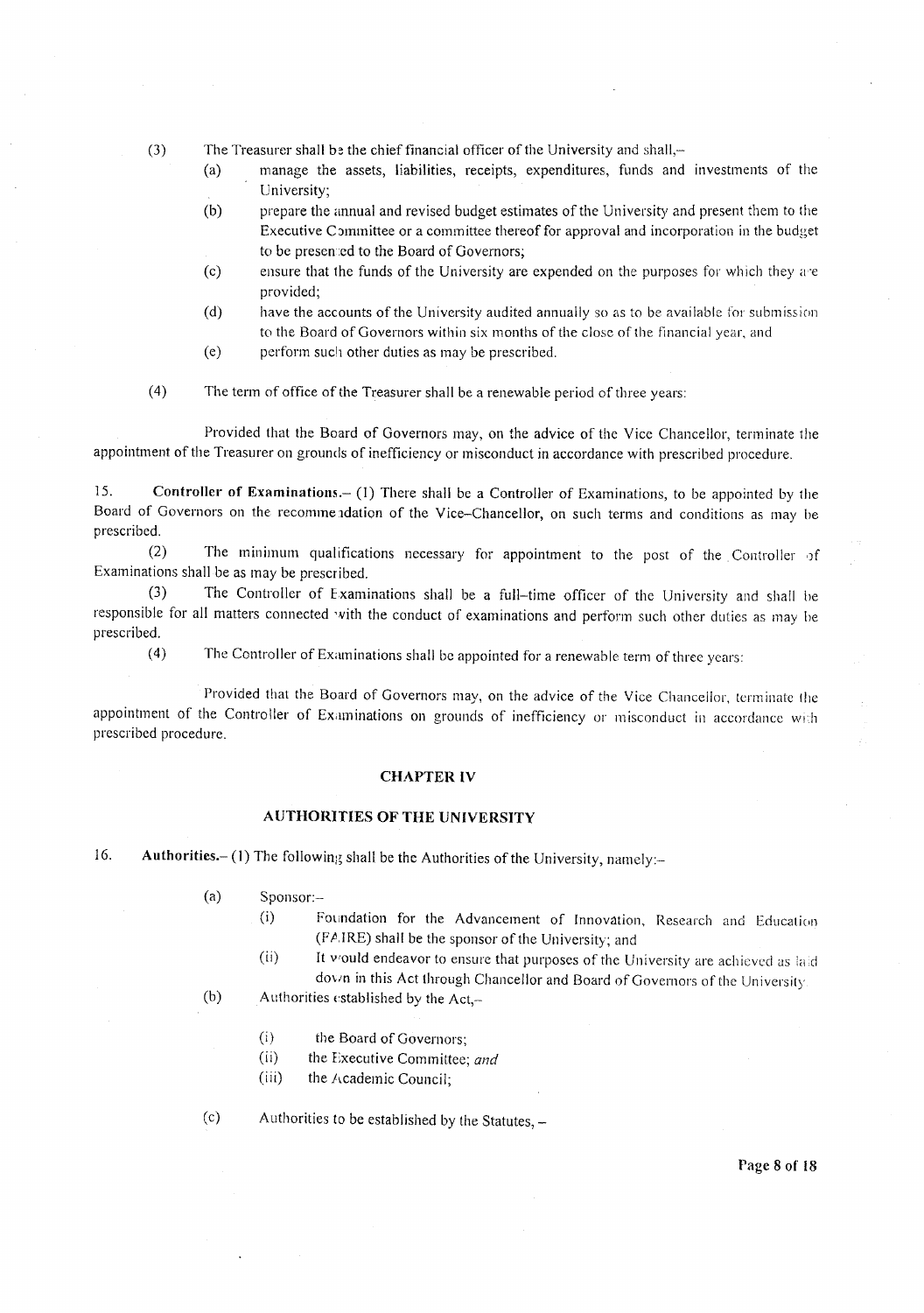- $(i)$ Graduate and Research Management Council;
- $(ii)$ Recruitment, Development, Evaluation and Promotion committees for teachers and other staff whether at the level of the department, the Faculty or the University:
- Career Placement and Internship Committee of each Faculty;  $(iii)$
- Search Committee for the appointment of the Vice Chancellor;  $(iv)$
- the Representation Committees for appointment to the Board of Governors,  $(v)$ Executive Committee and the Academic Council;
- $(vi)$ Faculty Council; and
- $(vii)$ Departmental Council.

 $(2)$ The Board of Governors, the Executive Committee and the Academic Council may set up such other committees or sub-committees, by whatever name described, as are considered desirable through Statutes or Regulations as appropriate. Such committees or sub-committees shall be Authorities of the University for the purposes of this Act.

17. **Board of Governors.** (1) The body responsible for the governance of the University shall be described as the Board of Governors, and shall consist of the following, namely:-

- $(a)$ the Chancellor who shall be the Chairperson of the Board of Governors;
- $(b)$ the Vice-Chancellor;
- $(c)$ one member of the Government not below the rank of Joint Educational Advisor/Joint Secretary from the Ministry concerned;
- $(d)$ two persons nominated by the Chairman of the Foundation;
- four persons from society at large being persons of distinction in the fields of  $(e)$ administration, management, education, academics, law, accountancy, medicine, fine arts, architecture, agriculture, science, technology and engineering such that the appointment of these persons reflects a balance across the various fields;

Provided that the special focus or affiliation of the University, to be declared in the manner prescribed, may be reflected in the number of persons of distinction in an area of expertise relevant to the University who are appointed to the Board of Governors;

- $(f)$ one person from amongst the alumni of the University;
- two persons from the academic community of the country, other than an employee of the  $(g)$ University, at the level of professor or principal of a college;
- $(h)$ two University Teachers; and
- $(i)$ one person nominated by the Commission.
- Registrar who shall also act as the secretary of the Board of Governors.  $(i)$

 $(2)$ The number of the members of the Board of Governors described against clauses (f) to (i) of subsection (1) may be increased by the Board of Governors through Statutes subject to condition that the total membership of the Board of Governors does not exceed twenty one, with a maximum of five University Teachers, and the increase is balanced, to the extent possible, across the different categories specified in sub-section (1).

All appointments to the Board of Governors shall be made by the Chancellor. Appointments of  $(3)$ persons described in clauses (f) to (g) of sub-section (1) shall be made from amongst a panel of three names for each vacancy recommended by the Representation Committee set up in terms of section 24 and in accordance with procedure as may be prescribed:

Provided that effort shall be made, without compromising on quality or qualification, to give fair representation to women on the Board of Governors.

Page 9 of 18